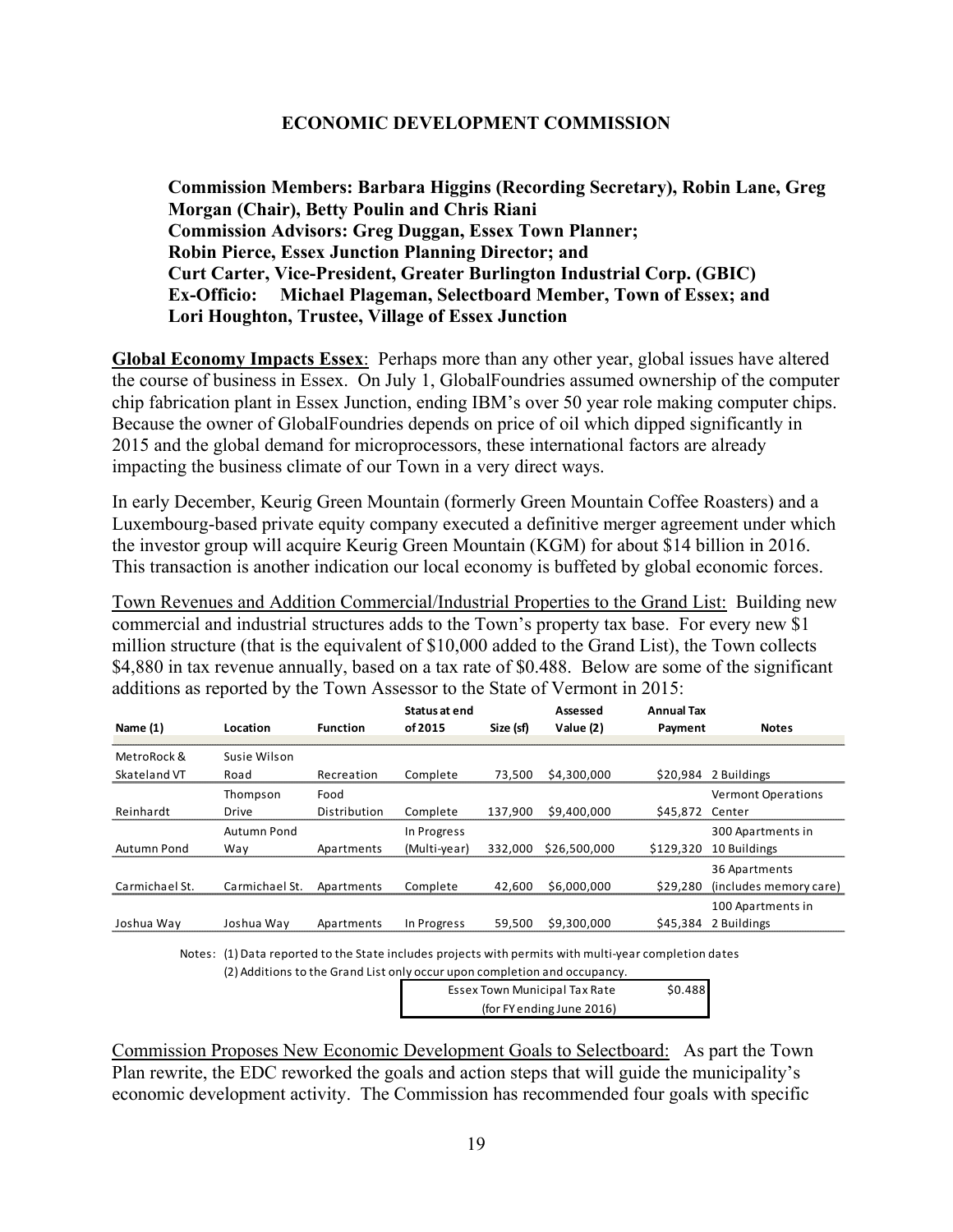action steps which are detailed in Chapter 3: (1) Increase and Diversify Tax Base; (2) Improve and Invest in Infrastructure; (3) Foster Enterprises that Create Jobs; (4) Expand Communication and Outreach. Please review the Commission's recommendations before you vote on the Town Plan.

Telling the Essex Economic Development Story in Montpelier: In January the EDC led an Essex delegation to the House Commerce and Economic Development Committee where we shared information about the implications of the transition from IBM to GlobalFoundries and the breath and scope of Essex business community. Selectboard Chair Max Levy offered key insights into changes associated with IBM exiting the chip making business.

Essex Educators Lead Workforce Develop Initiatives: Vermont technology companies have identified workforce training as a major need. In response, the Center for Technology-Essex is launching the Engineering Design & Production Technologies (EDPT) Program, a grant-funded initiative that places CTE at the forefront of meeting the need for skilled tech workers. EDC member Robin Lane, an employee of CTE, is at the center of these efforts. In addition, Lee Ann Smith, the Leader of Essex High School's STEM Academy, has been appointed to the BTV Ignite Board, a Burlington-based group with connections to US Ignite, the initiative charged with using the region's *gigabit infrastructure* to launch, promote and retain business startups and growth.

## Promoting New Business and Entrepreneurship in Essex:

EBPA Fund Distributed: Early in 2015 the EDC sought proposals from businesses, individuals and organizations to use money in the EBPA Fund to provide opportunities for future investment and job growth in Essex. Based on the EDC's recommendation, the Town allocated the EBPA Fund to help launch Excelerate Essex. The EBPA Fund was created when the leadership of the former Essex Business and Professional Association (EBPA) asked the Town to help deploy group's remaining assets.

Essex Co-Working Space Opens: In June Excelerate Essex: a Co-Working Space opened its doors at 15 Pearl Street, just west of Five Corners. During its first 7 months of operation, between 15 and 20 entrepreneurs, small business owners and freelancers have been active members. Information and updates can be found at www.excelerateessex.com. Co-working spaces, with the associated collaboration and sharing among users, have been significant contributors to increased start-up business activity and economic vitality in other communities, an outcome in line with EDC goals.

Essex the First Stop on 2<sup>nd</sup> Annual FreshTracks Road Pitch: Green Mountain Harley-Davidson served as the host venue on the morning of August 3 when over 20 motorcycle riding, entrepreneurial road warriors rolled into Town to hear business pitches from five Chittenden County start-up businesses. Two Essex-based companies were front and center: *Tour Impact Golf* pitched a swing tempo and rhythm training golf club, a product invented and sold by company founder Craig DeVarney; and *S&D Snowblowing: Driveway Snow Removal Service* founded by Aaron Smith – a business with a local focus and the potential to grow and expand attracted interest for its innovative business model. Up to 100 attendees listened to the pitches and wished the riders well as they visited seven additional Vermont stops.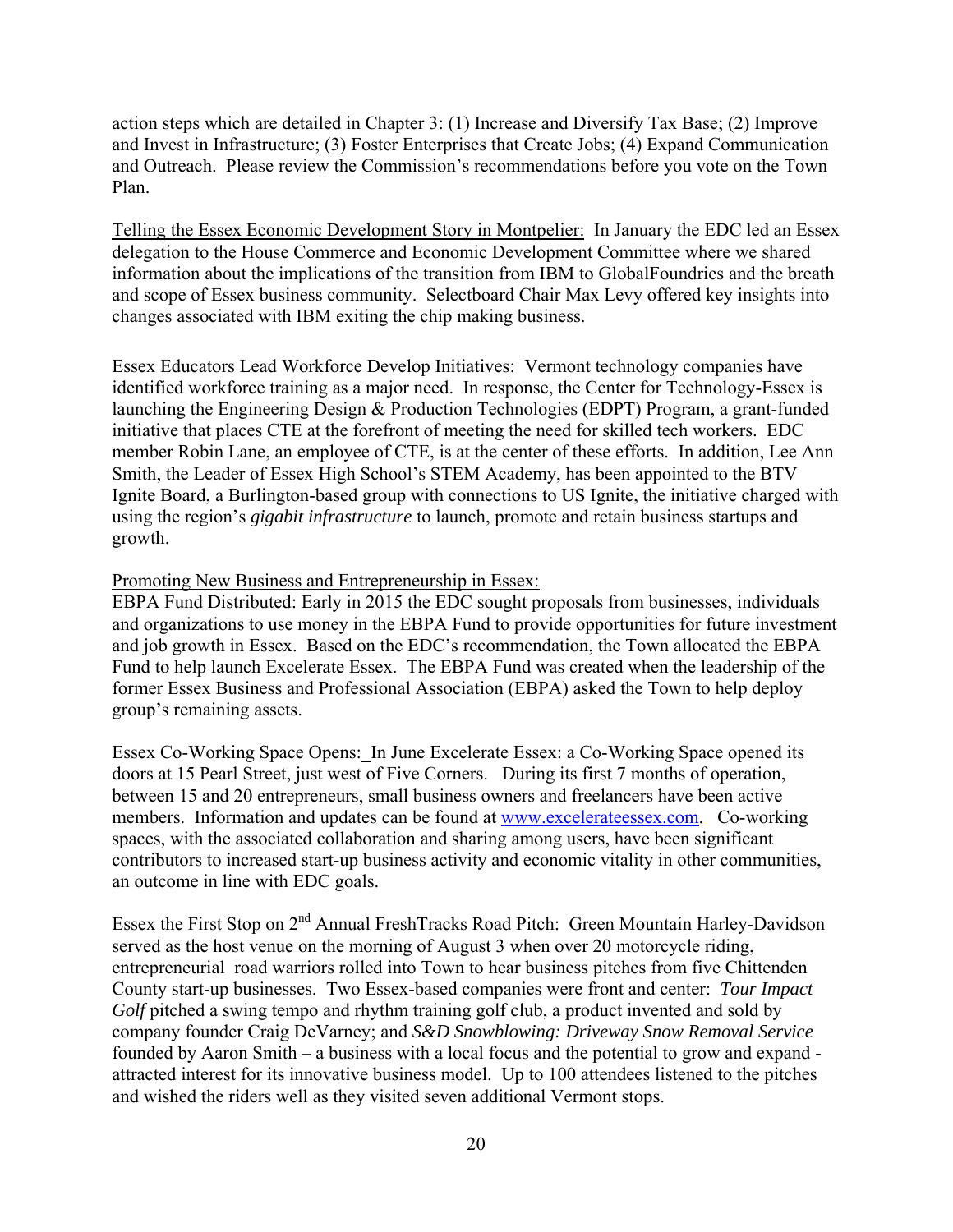## Business News – Additions, Subtractions, Changes and Top Employers:

Craft Brewery to Call Essex Home: Permits have been issued and work has started by 1<sup>st</sup> Republic Brewing Corporation on the first micro-brewery in Essex. As of late in 2015 two military veteran entrepreneurs from Fairfax are renovating a brewery and tasting room on River Road, with an early 2016 opening anticipated. With  $1<sup>st</sup>$  Republic's opening, Essex will become part of the craft beer boom that is energizing Vermont's economy.

Twincraft Skincare Expands Manufacturing to Essex: This Winooski-based soap maker has added 70,000 square-feet of high-tech manufacturing capacity off River Road. The addition of multiple state-of-the-art clean rooms enables Twincraft to sell high quality liquid skin care products, a growing market which can lead to new jobs here.

Essex Becomes Home to Vermont's Largest Solar Installation: On property in Essex Junction along the Winooski River off South Street, the Whitcomb family has installed a 3.6 megawatt solar array. The project has about half the capacity of GMP's Essex #19 hydro plant which is located just upstream and will produce electricity to power approximately 700 homes.

Top Employers in Essex - 2015: Essex-based companies with more than 80 employees include: GlobalFoundries (3,000 employees); Green Mountain Coffee Roasters (800); US Citizenship and Immigration Services (USCIS) (700); IBM (400); Autumn Harp (199); Revision Military (170); FoodScience of Vermont (155); The Essex Culinary Resort & Spa (100); Flex-a-Seal (89); Catamount Color (85); Vermont Systems (85); Mediware Health & Human Services (formerly Harmony Information Systems) (80). These companies provide employment to over 5,800.